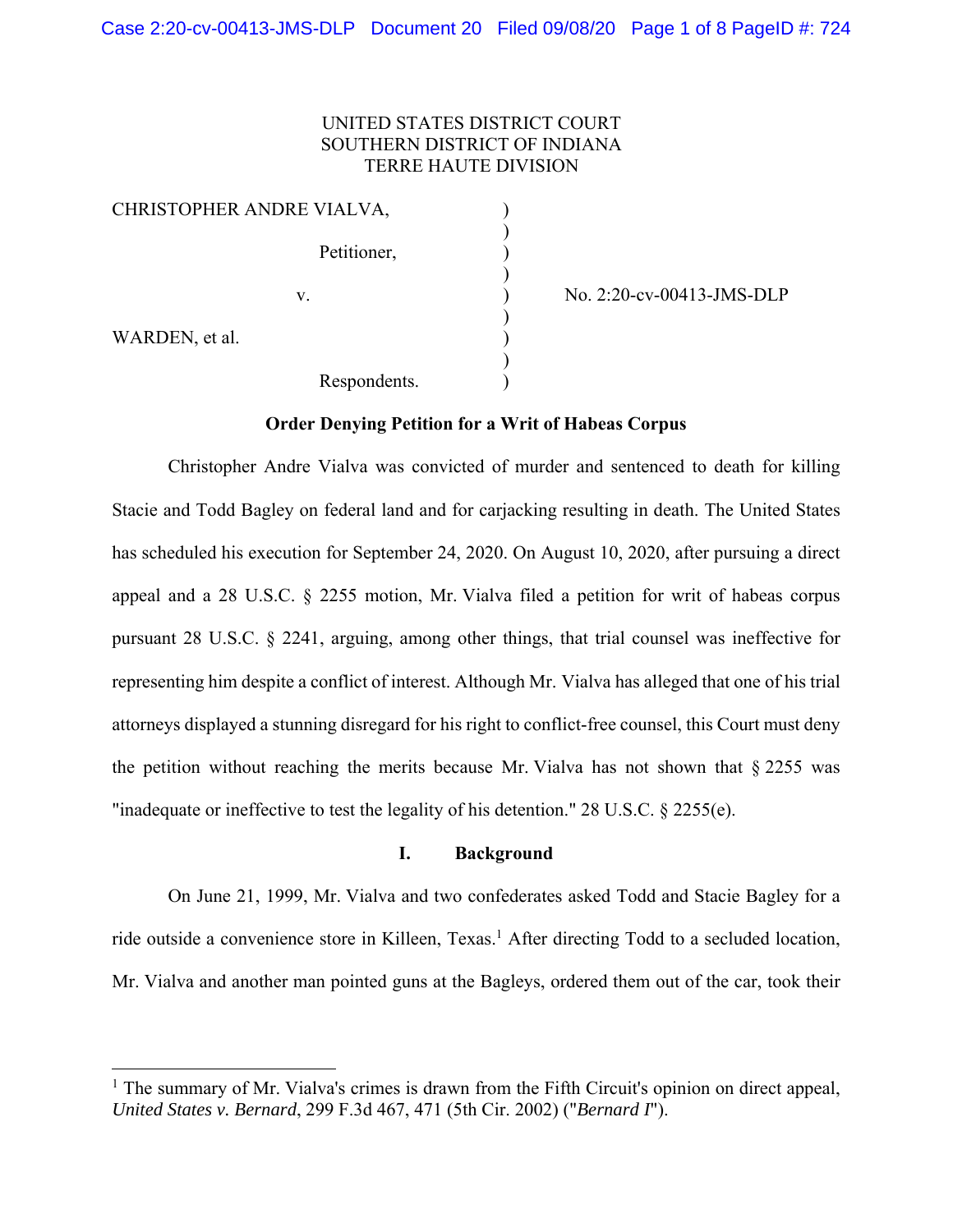money, jewelry, and ATM cards, and forced them into the trunk. They then drove around for hours, stopping at ATMs to try to withdraw cash and running other errands, before eventually stopping at the Belton Lake Recreation Area on the Fort Hood military reservation. After his confederates poured lighter fluid in the interior of the car and opened the trunk, Mr. Vialva shot Todd in the head and Stacie in the face. Another man set fire to the car. Todd died from the gunshot wound, but Stacie died from smoke inhalation. Mr. Vialva and his confederates tried to flee in another vehicle, but they did not get far before driving into a muddy ditch. Local law enforcement found them trying to push the car out of the ditch and eventually arrested them after finding the Bagleys' bodies.

Mr. Vialva was convicted in the United States District Court for the Western District of Texas of carjacking resulting in death, conspiracy to commit murder, and two counts of murder within the special maritime and territorial jurisdiction of the United States. The jury recommended a death sentence, and District Judge Walter S. Smith imposed it.

Dwight Goains represented Mr. Vialva at both trial and sentencing. But from the moment he was appointed through the end of trial, Mr. Goains was seeking employment with the United States Attorney's Office for the Western District of Texas, the same office prosecuting Mr. Vialva. Dkt. 1-12 at 3 (Mr. Goains asserting that "for about the last eight or ten years [he had] been trying to apply to be an Assistant United States Attorney [(AUSA)]"). Indeed, Mr. Goains interviewed for a position in that office while representing Mr. Vialva and accepted an offer while Mr. Vialva's direct appeal was pending. Dkt. 1-14 (letter from Mr. Goains asserting that he interviewed for an AUSA position in February 2000 and accepted a position in February 2001). There is no evidence that Mr. Goains disclosed his employment prospects to Mr. Vialva until May 3, 2000—several months into the representation and just weeks before trial. *See* dkt. 1-15, ¶ 9 (Lisa McCalmont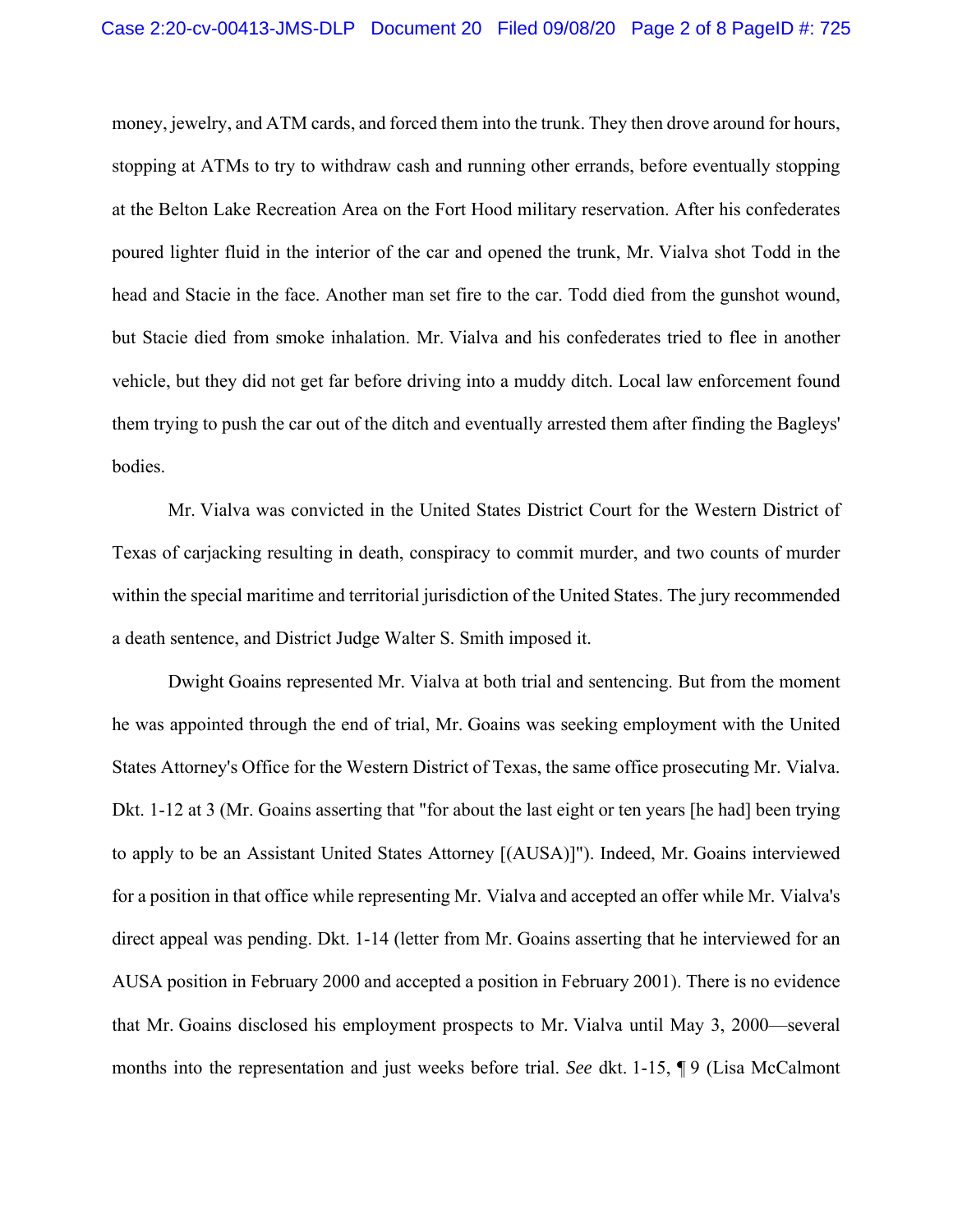declaration). On this date, Mr. Goains visited Mr. Vialva without co-counsel and obtained a waiver of the conflict signed by Mr. Vialva. *Id.*,  $\P$  11. There is also no evidence that Mr. Vialva was advised of his right to have the advice of independent counsel before waiving such a significant conflict. Three days before trial, Mr. Vialva waived the conflict in open court after the district judge informed Mr. Vialva that he "would certainly consider" appointing new counsel if Mr. Vialva so chose. Dkt. 1-12 at 6.

Mr. Vialva did not argue Mr. Goains's apparent conflict of interest on direct appeal, but he raised it, among other claims, in a 28 U.S.C. § 2255 motion filed in the Western District of Texas. The district court denied relief, and the Fifth Circuit denied a certificate of appealability in August 2014. *United States v. Bernard*, 762 F.3d 467, 476−77 (5th Cir. 2014) ("*Bernard II*"). The Supreme Court denied certiorari.

Mr. Vialva later filed a motion for relief from judgment, *see* Fed. R. Civ. P. 60(b), citing recent revelations about the district judge who decided his § 2255 motion and presided at his trial. Judge Smith was sanctioned in 2015 for (1) sexually harassing a court employee; (2) failing to recuse himself from cases in which the attorney who represented him for his misconduct proceedings appeared in court; and (3) allowing others to make false factual assertions on his behalf during his misconduct proceedings. Dkt. 6. The district court found that the purported motion for relief from judgment was in fact a successive § 2255 motion and dismissed it. The Fifth Circuit affirmed, though on other grounds.

Next, Mr. Vialva filed a habeas corpus petition in this Court raising the following claims:

- 1. the district court failed to comply with 18 U.S.C. § 3005 by consulting with the Federal Public Defender before appointing trial counsel;
- 2. his execution would violate the Eighth Amendment because he lacked adult moral culpability at the time of his crimes; and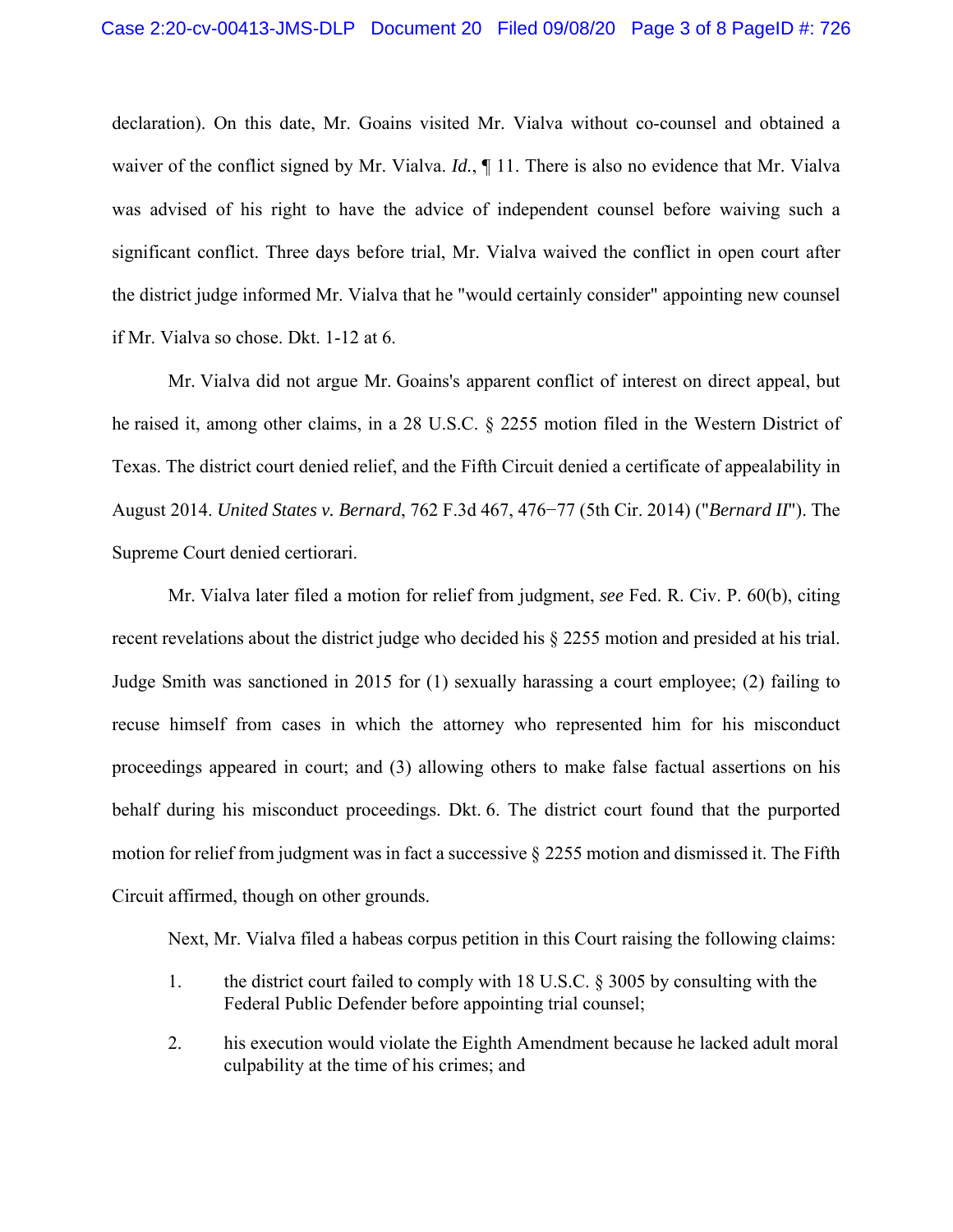- 3. trial counsel was ineffective for
	- a. representing Mr. Vialva despite a conflict of interest;
	- b. failing to obtain adequate funding for the penalty phase;
	- c. failing to present available mitigating evidence;
	- d. failing to rebut the government's arguments about his future dangerousness; and
	- e. failing to object to the government's presentation of non-statutory aggravating factors.

The respondent has answered, arguing that Mr. Vialva cannot raise these claims in a habeas corpus petition because he could have—and indeed did—raise them in a § 2255 motion. Dkt. 11 at 26−31; *see* 28 U.S.C. § 2255(e) (district court shall not entertain habeas petition raising claims that could have been brought in § 2255 motion unless § 2255 is "inadequate or ineffective to test the legality of [the prisoner's] detention"). Mr. Vialva argues that § 2255 was inadequate or ineffective as to his claims because the district judge's "misconduct and alcohol abuse during the period in which he presided over Mr. Vialva's trial and § 2255 proceedings precluded an untainted opportunity for meaningful review of Mr. Vialva's claims." Dkt. 12 at 12−13. He also argues that if § 2255(e) bars his petition, then the statute unconstitutionally suspends the writ of habeas corpus.

## **II. 28 U.S.C. § 2255(e)**

Habeas corpus is not the main avenue for prisoners convicted in federal court to challenge their convictions and sentences. Instead, federal prisoners are authorized to file a motion pursuant to 28 U.S.C. § 2255. *See* 28 U.S.C. § 2255(a). A habeas corpus petition from a federal prisoner "shall not be entertained" unless  $\S 2255$  "is inadequate or ineffective to test the legality of [the] detention." 28 U.S.C.  $\S$  2255(e). Courts have referred to this language as  $\S$  2255(e)'s "savings clause" or "safety valve." *Webster v. Daniels*, 784 F.3d 1123, 1135 (7th Cir. 2015) ("savings clause"); *Purkey v. United States*, 964 F.3d 603, 611 (7th Cir. 2020) ("safety valve").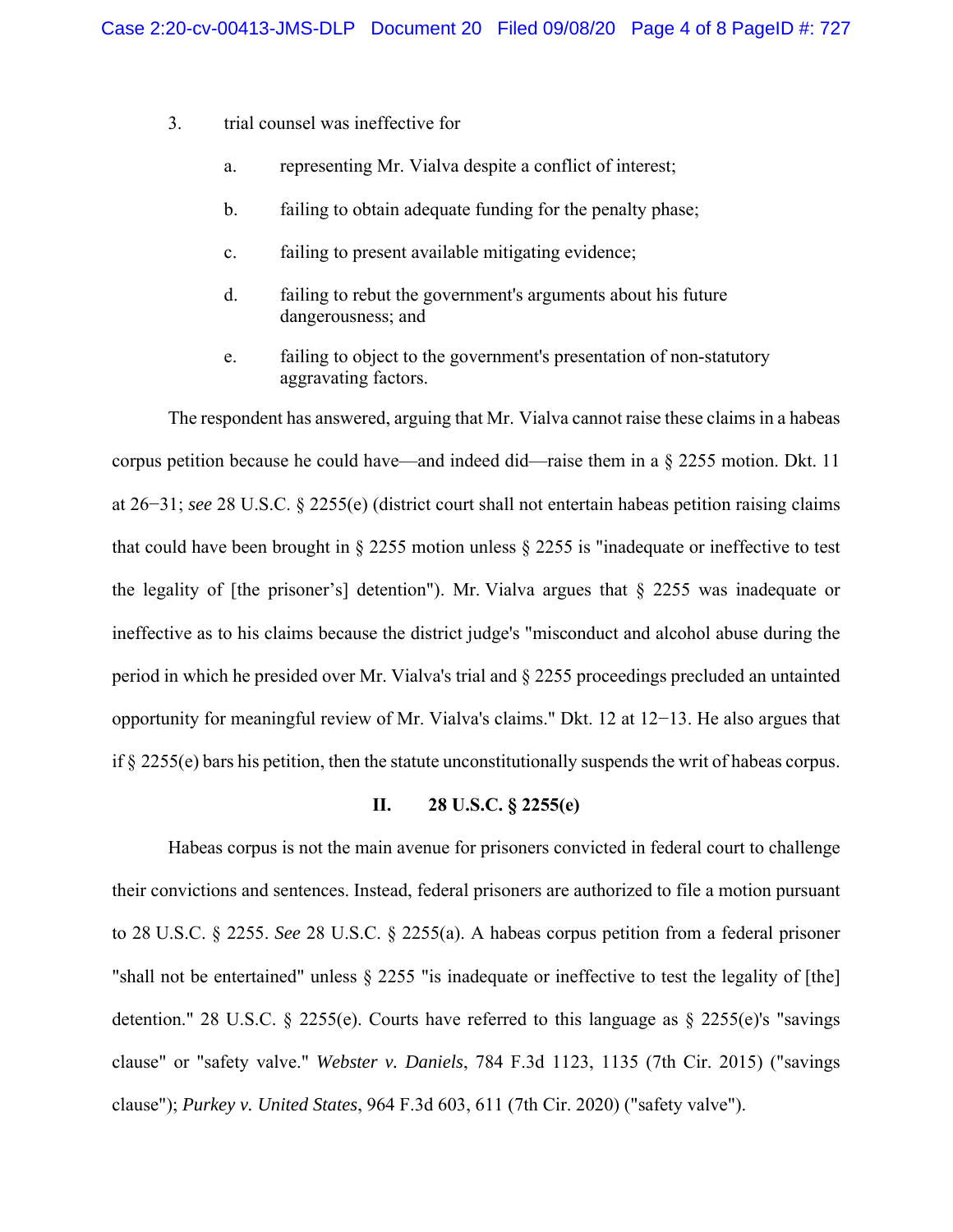The Seventh Circuit has recognized several situations in which  $\S$  2255 is inadequate or ineffective, such that § 2255(e) allows for the filing of a § 2241 petition. *See In re Davenport*, 147 F.3d 605, 611−12 (7th Cir. 1998) (claim relying on Supreme Court decision of statutory interpretation made retroactive to cases on collateral appeal); *Garza v. Lappin*, 253 F.3d 918, 921−23 (7th Cir. 2001) (claim relying on international tribunal's decision issued after § 2255 proceedings were completed); *Webster v. Daniels*, 784 F.3d 1123, 1135−44 (7th Cir. 2015) (en banc) (claim relying on evidence that existed but was unavailable at the time of trial and showed that defendant was categorically ineligible for the death penalty). These cases do not "rigidly describe the outer limits" of § 2255(e)'s safety valve. *Purkey v. United States*, 964 F.3d 603, 611−12 (7th Cir. 2020). At minimum, though, a petitioner must make "a compelling showing that, as a practical matter, it would be impossible to use  $\lceil \xi \rceil$  2255 to cure a fundamental problem" alleged in the § 2241 petition. *Id.* at 615; *see Lee v. Watson*, 964 F.3d 663, 666 (7th Cir. 2020).

### **III. Discussion**

Mr. Vialva has already litigated his underlying claims in a § 2255 motion. *Bernard II*, 762 F.3d at 476−77. He nevertheless asks this Court to consider his claims anew, this time in a § 2241 petition, because he claims § 2255 has proven inadequate or ineffective.

Mr. Vialva's primary argument to invoke the  $\S2255(e)$  safety valve is that Judge Smith's "misconduct and alcohol abuse during the period in which he presided over Mr. Vialva's trial and § 2255 proceedings precluded an untainted opportunity for meaningful review of Mr. Vialva's claims." Dkt. 12 at 12−13. The problem with this argument is that  $\S 2255$ , coupled with Rule 60(b), provides an avenue through which to raise it. Indeed, Mr. Vialva raised this claim in his Rule 60(b) motion seeking relief from judgment on his § 2255 motion. *United States v. Vialva*, No. 6:99-cr-70-ADA, dkt. 553 (W.D. Tex.) (arguing that "[t]he District Judge's impairments during the trial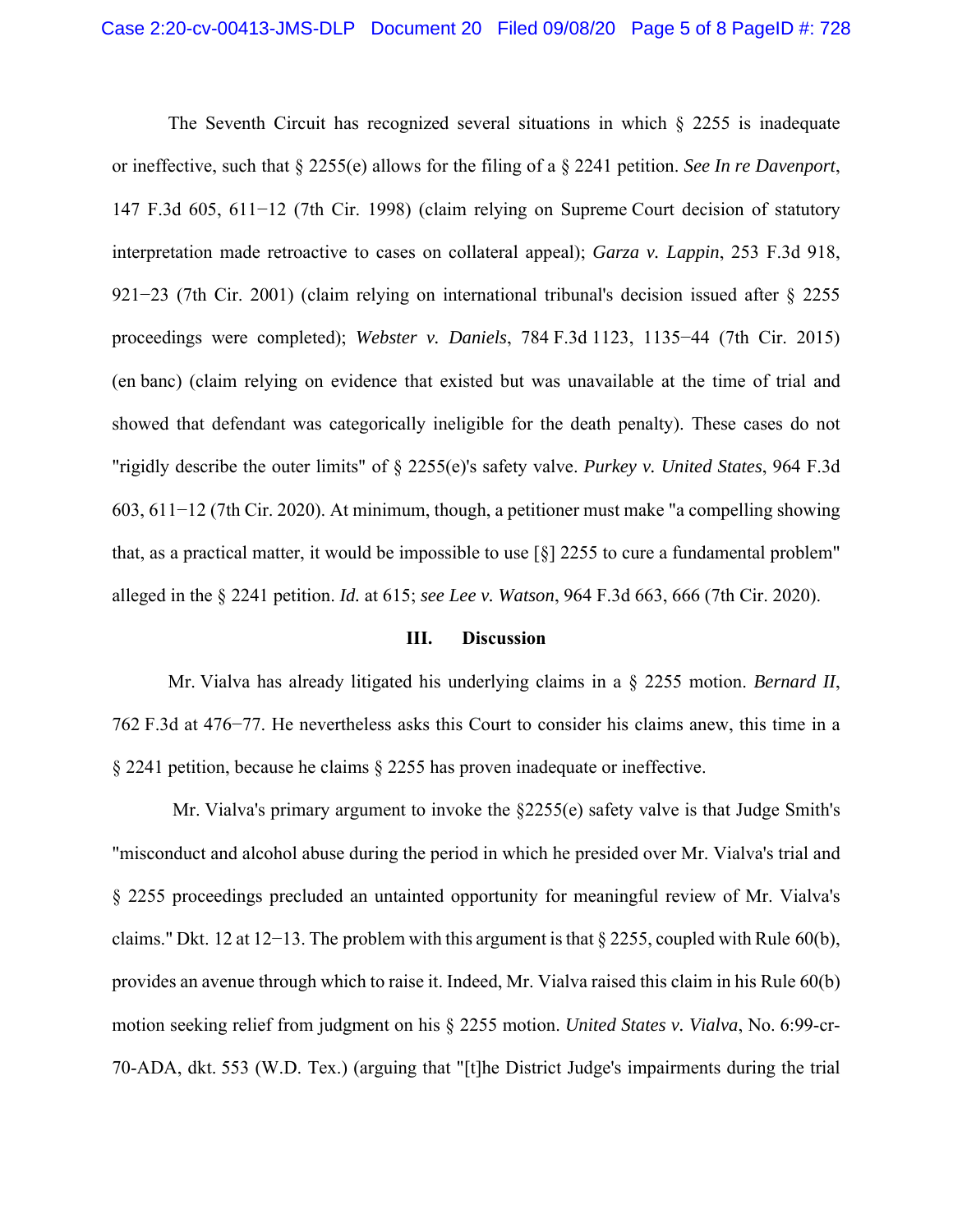and his continuing reluctance to acknowledge those impairments during post conviction . . . undermine all confidence in his review of this case"). The district court construed the purported Rule 60(b) motion as a successive § 2255 motion and dismissed it for lack of jurisdiction. Dkt. 1-8. However, the Fifth Circuit agreed with Mr. Vialva that Rule 60(b) is the proper mechanism to challenge a procedural defect, such as judicial malfeasance, that undermines the result in § 2255 litigation. *United States v. Vialva*, 904 F.3d 356, 361 (5th Cir. 2018) ("Vialva [is] correct that Rule 60(b) motions can legitimately ask a court to reevaluate already-decided claims—as long as the motion credibly alleges a non-merits defect in the prior habeas proceedings."). The court nevertheless denied a certificate of appealability based, in part, on its conclusion that "Judge Smith's unrelated misconduct does not constitute a defect in the integrity of . . . Vialva's [§ 2255] proceedings." *Id.* The Supreme Court again denied certiorari.

Mr. Vialva further argues that  $\S$  2255 was inadequate or ineffective because the Fifth Circuit applied the wrong standard in denying a certificate of appealability following the denials of his § 2255 and Rule 60(b) motions. Dkt. 1 at 22−24. In effect, he asks this Court to act as a court of review to the Fifth Circuit. Section 2255(e) requires something more than an alleged error in another court's conclusion. *See Webster*, 784 F.3d at 1136 ("[S]omething more than a lack of success with a section 2255 motion must exist before the savings clause is satisfied."). And the United States Supreme Court, the appropriate court to review the lower courts' decisions, had the opportunity to review the decisions, but chose not to.

The structure of § 2255 has not prevented Mr. Vialva from raising claims in federal court. Instead, the both Western District of Texas and the Fifth Circuit considered and rejected Mr. Vialva's § 2255 claims, and the Fifth Circuit considered and rejected his Rule 60(b) arguments as to why his § 2255 litigation was procedurally defective. While this Court may well not have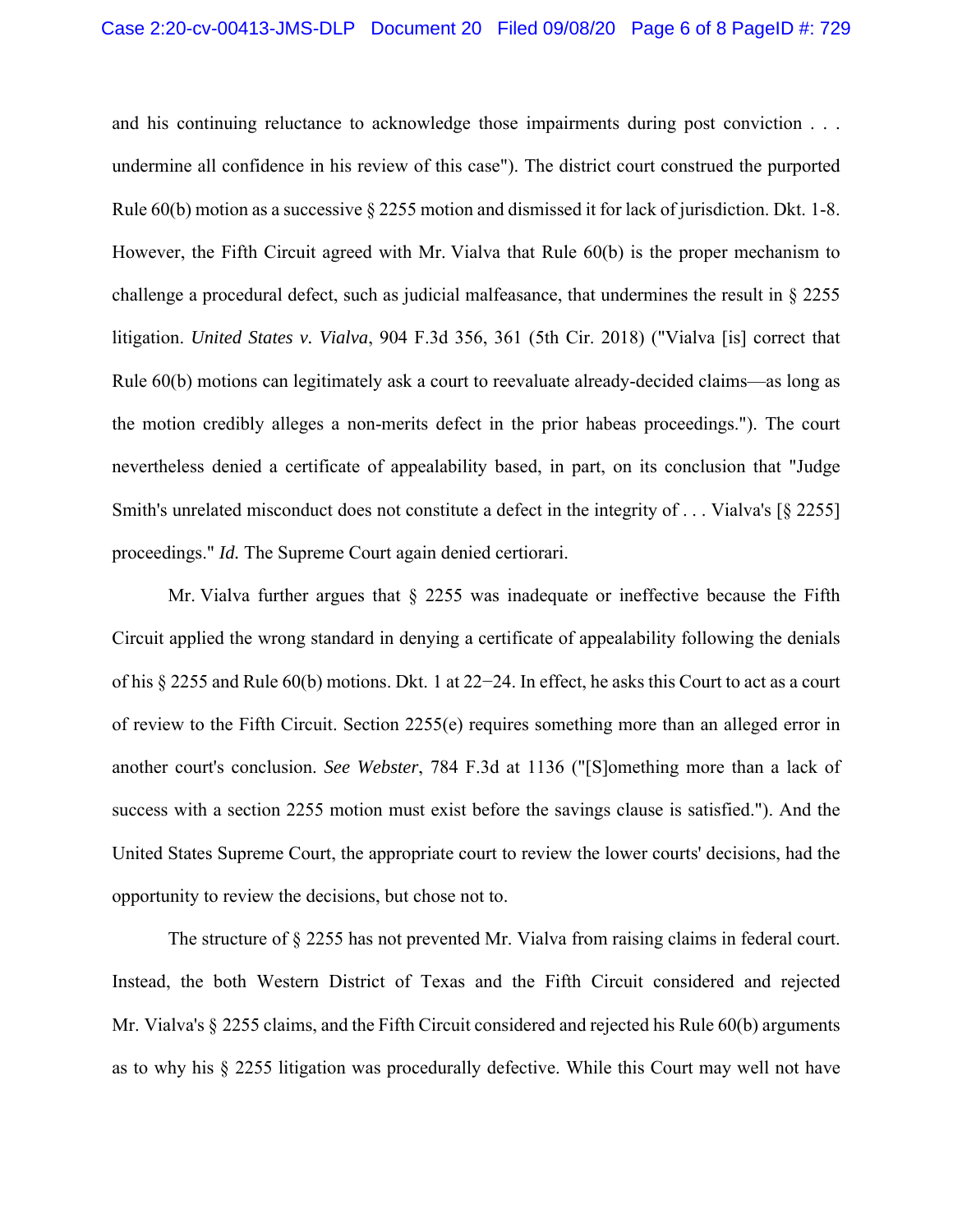decided these significant claims in the same way, Congress has required they be raised in a petition under § 2255. The claims were in fact so raised, and were decided with a merits analysis by both the district of conviction and the applicable court of appeals. Section 2255 is not inadequate or ineffective merely because Mr. Vialva is disappointed with the result or because this Court might have reached a different one. *Webster*, 784 F.3d at 1136 ("[T]here must be some kind of structural problem with section 2255 before section 2241 becomes available. In other words, something more than a lack of success with a section 2255 motion must exist before the savings clause is satisfied.").

Finally, the Court rejects Mr. Vialva's argument that, by barring his habeas corpus petition, § 2255(e) unconstitutionally suspends the writ of habeas corpus. Mr. Vialva was able to raise his claims in federal court by way of a § 2255 motion. *See Swain v. Pressley*, 430 U.S. 372, 381−82 (1977) (no Suspension Clause violation where prisoner may raise would-be habeas claims under § 2255, which provides "exact equivalent" remedy).

## **IV. Conclusion**

Mr. Vialva raises a significant claim that the lone learned counsel who represented him at trial labored under a conflict of interest because counsel was seeking employment with the United States Attorney's Office during the course of his representation of Mr. Vialva. But Mr. Vialva has already raised that claim in prior proceedings under 28 U.S.C. § 2255 and was unsuccessful. Here, Mr. Vialva's petition for a writ of habeas corpus must be **denied** as barred by 28 U.S.C. § 2255(e). Mr. Vialva's motion to stay execution, dkt. [13], is **denied** because Mr. Vialva has not shown a strong probability of success on his claims. Final judgment shall now enter.

#### **IT IS SO ORDERED.**

Date: 9/8/2020

ognist

Hon. Jane Magnus-Stinson, Chief Judge **United States District Court** Southern District of Indiana